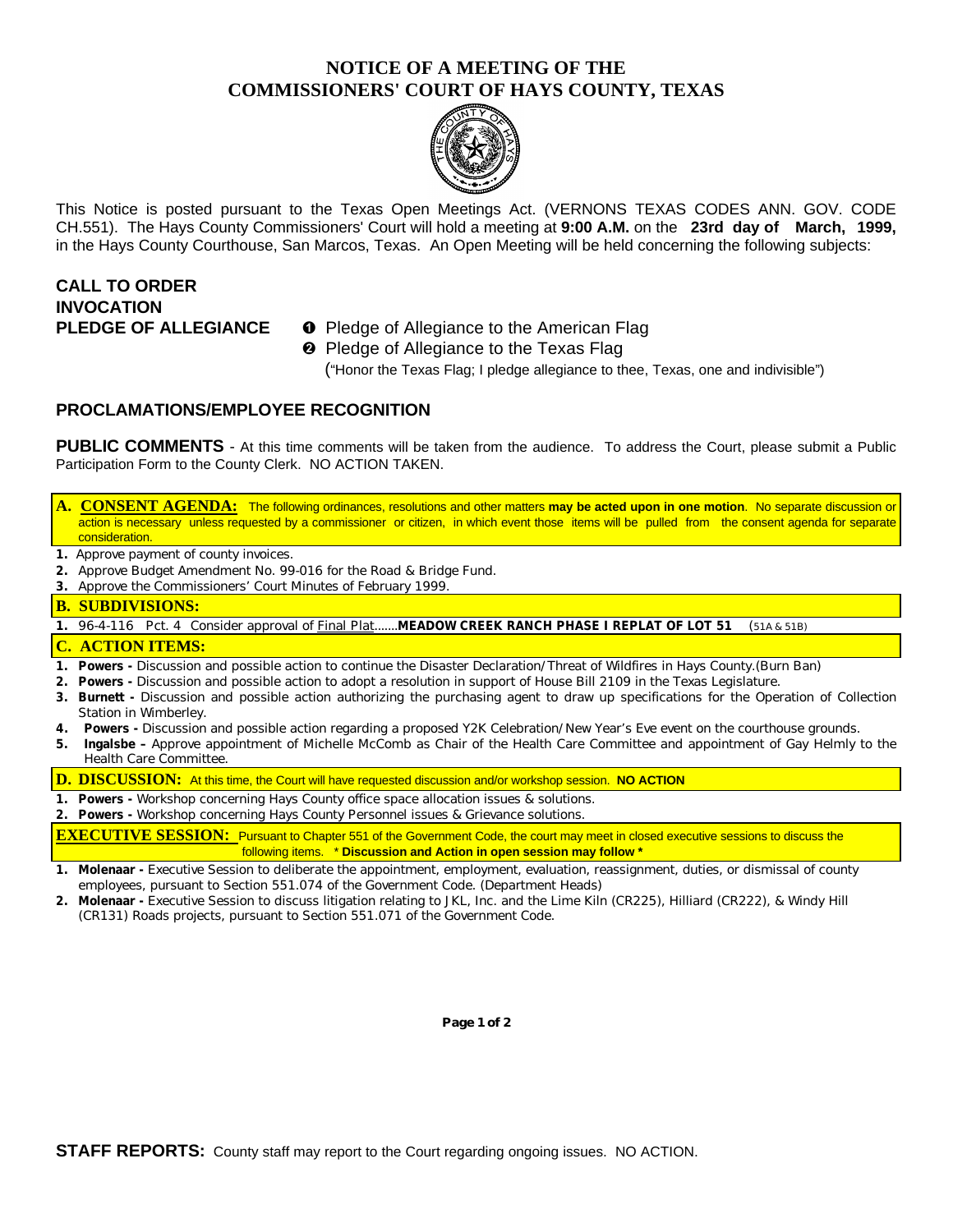### **ADJOURNMENT**

Posted at 1:00 o'clock P.M. on the 18th day of March, 1999.

### **COMMISSIONERS' COURT H A Y S COUNTY, TEXAS**

 **CLERK OF THE COURT**

**\_\_\_\_\_\_\_\_\_\_\_\_\_\_\_\_\_\_\_\_\_\_\_**

**Persons with disabilities who plan to attend this meeting and who may need auxiliary aids of services such as interpreters for persons who are deaf or hearing impaired; readers; or large print are requested to contact the Hays County Judge's Office at (512) 393-2204 two (2) work days prior to the meeting so that appropriate arrangements can be made. Braille is not available.**

**Page 2 of 2**



## **ADDENDUM TO NOTICE OF MEETING OF THE COMMISSIONERS' COURT OF HAYS COUNTY, TEXAS**